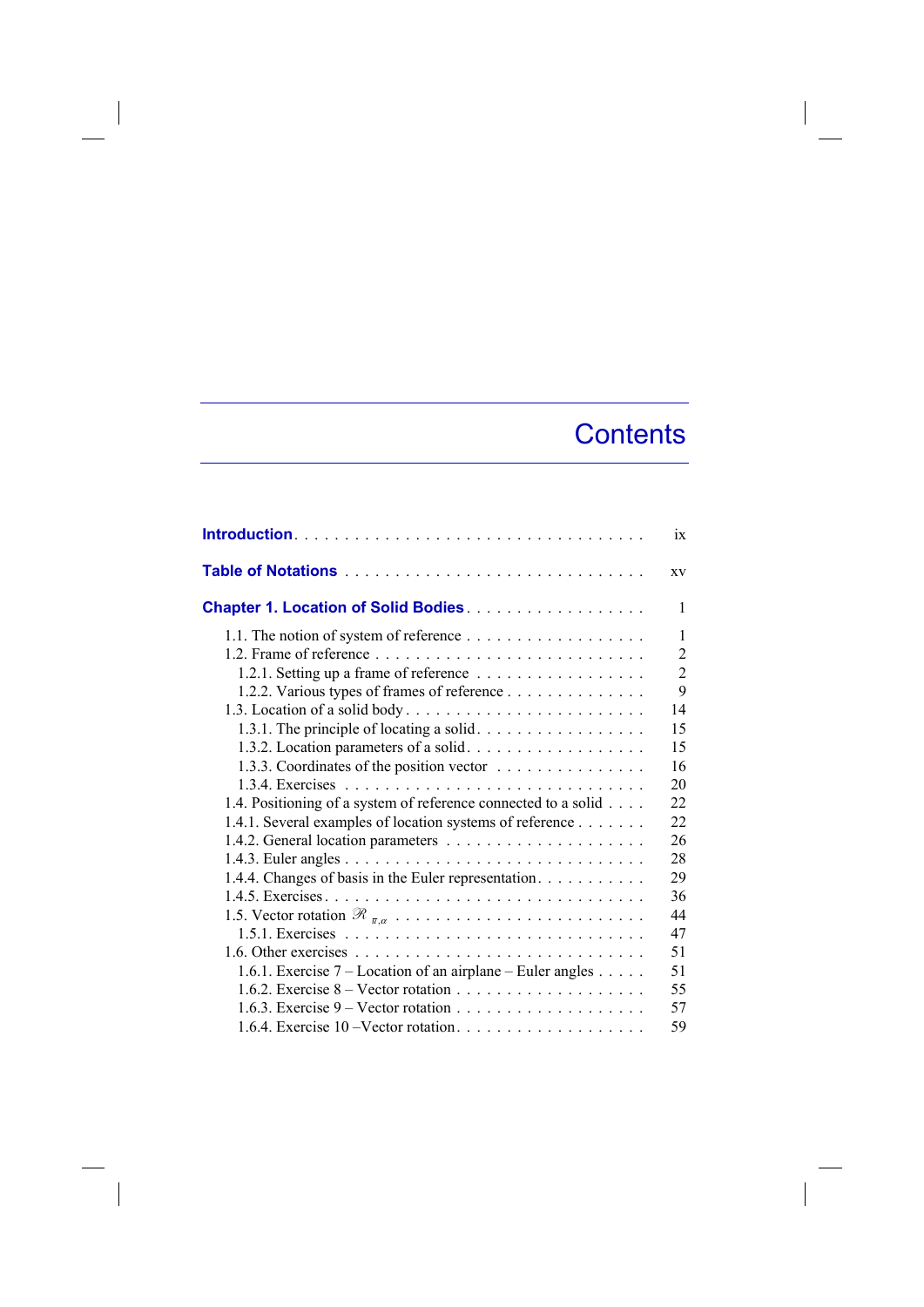## vi Movement Equations 1

 $\overline{\phantom{a}}$ 

|                                                                                          | 63  |
|------------------------------------------------------------------------------------------|-----|
|                                                                                          | 63  |
| 2.1.1. Concept of a rigid material system.                                               | 63  |
| 2.1.2. Notion of time                                                                    | 64  |
| 2.1.3. Kinematic components of a solid.                                                  | 65  |
|                                                                                          | 66  |
|                                                                                          | 66  |
| 2.2.2. Trajectory of a material point in a                                               |     |
|                                                                                          | 66  |
| 2.2.3. Velocity of a material point in a                                                 |     |
|                                                                                          | 67  |
| 2.2.4. Components of the velocity vector or velocity                                     | 68  |
|                                                                                          | 71  |
| 2.2.6. Acceleration vector of a material point in                                        |     |
|                                                                                          | 74  |
|                                                                                          | 79  |
| 2.3. Velocity field associated with the motion                                           |     |
|                                                                                          | 85  |
| 2.3.1. Fundamental formula for the velocity                                              | 85  |
|                                                                                          | 87  |
|                                                                                          | 89  |
|                                                                                          | 89  |
| 2.4. Acceleration field of the rigid solid.                                              | 91  |
| 2.4.1. Derivative in relation to the time of                                             |     |
| the rate of rotation $\dots \dots \dots \dots \dots \dots \dots \dots \dots \dots \dots$ | 91  |
|                                                                                          | 92  |
| 2.4.3. Fundamental formula of acceleration                                               | 92  |
| 2.4.4. Matrix notation of the vectorial product.                                         | 92  |
|                                                                                          | 93  |
|                                                                                          | 102 |
| 2.5.1. Position of the problem $\ldots \ldots \ldots \ldots \ldots \ldots$               | 102 |
|                                                                                          | 104 |
| 2.5.3. Fixed and mobile centroids of the motion                                          | 106 |
| 2.5.4. The instantaneous center of rotation on the                                       |     |
| fixed centroid and on the movable centroid                                               | 107 |
| 2.5.5. Physical interpretation of the notions                                            |     |
| of fixed centroid and mobile centroid                                                    | 108 |
|                                                                                          | 109 |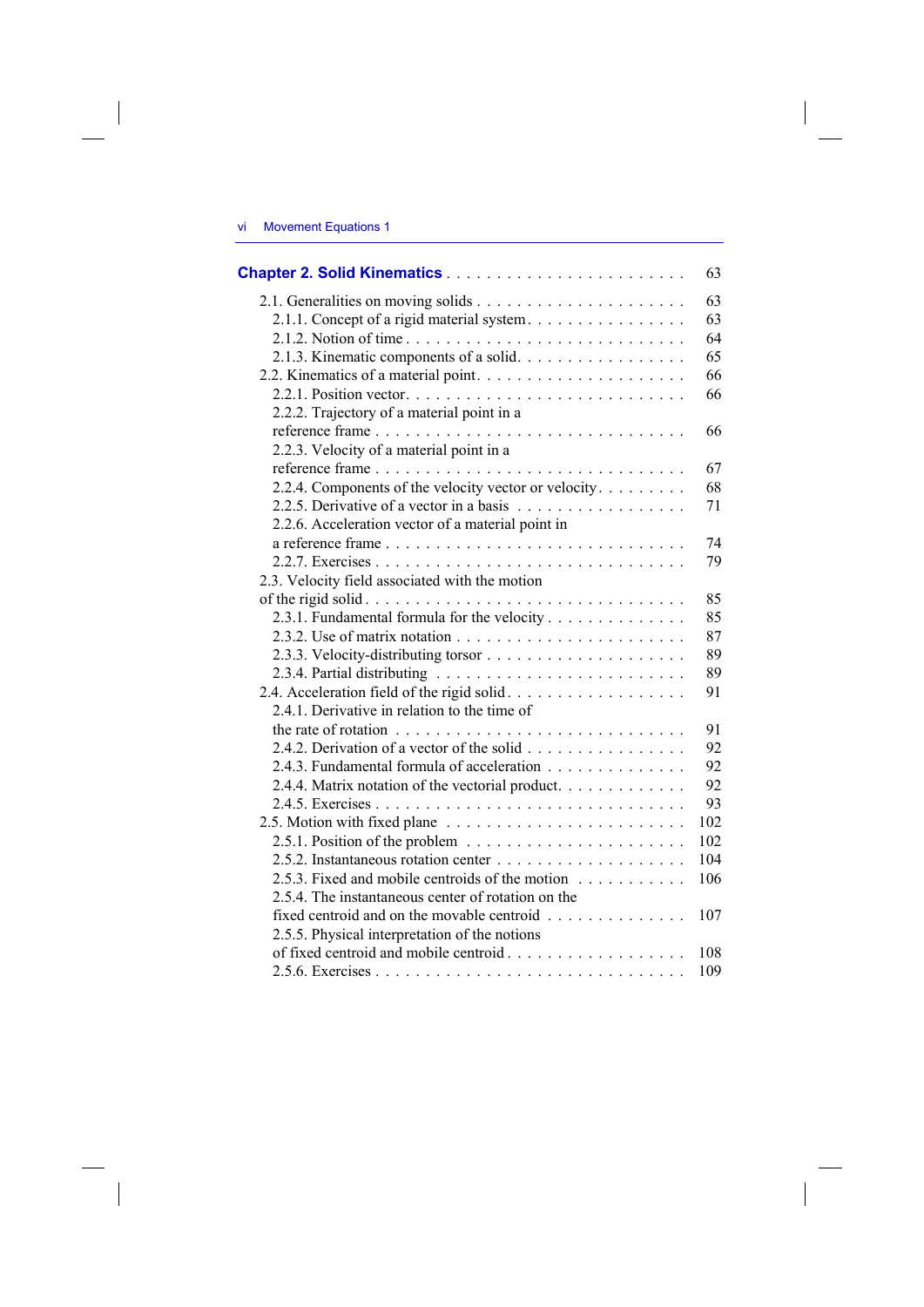| 2.6. Combining motions within a mobile frame                     |     |
|------------------------------------------------------------------|-----|
|                                                                  | 117 |
|                                                                  | 117 |
| 2.6.2. Trajectory of a material point in the different frames    | 118 |
|                                                                  | 118 |
| 2.6.4. Combination of accelerations                              | 123 |
|                                                                  | 128 |
| 2.7. Relative motion of two rigid solids in contact              | 141 |
|                                                                  | 141 |
|                                                                  | 141 |
|                                                                  | 142 |
| 2.7.4. Nature of the contact between $(S_1)$ and $(S_2)$         | 143 |
|                                                                  | 145 |
|                                                                  | 156 |
| 2.8.1. Exercise $21$ – Motion with fixed plane                   | 156 |
| 2.8.2. Exercise $22$ – Combination of motions.                   | 160 |
| 2.8.3. Exercise $23 -$ Kinematics of contact in a system         | 169 |
| <b>Chapter 3. Kinetics of Solid Bodies </b>                      | 177 |
| 3.1. The mass of a continuous mechanical set $(\mathcal{D})$     | 177 |
| 3.1.1. The notion of measure on a continuous                     |     |
|                                                                  | 178 |
| 3.1.2. The volume and the mass of a continuous                   |     |
|                                                                  | 178 |
| 3.2. Center of the measure of $\mu$ on $(\mathcal{D})$           | 179 |
|                                                                  | 179 |
| 3.2.2. Uniqueness of the center of measure                       | 179 |
| 3.2.3. Center of measure of two disjoint sets                    | 180 |
| 3.2.4. Coordinates of the center of measure                      |     |
|                                                                  | 181 |
| 3.3. Interpretation of the notion of center of measure           | 183 |
| 3.4. Kinetic torsor of a mechanical set $(\mathcal{D})$          | 183 |
| 3.4.1. Definition - linear momentum.                             | 183 |
| 3.4.2. Kinetic torsor $\{p_s^{\lambda}\}\$ of a rigid solid body | 185 |
|                                                                  | 186 |
| 3.4.4. Kinetic torsor and change of basis                        | 196 |
| 3.5. Dynamic torsor of a mechanical set $(\mathcal{D})$          | 198 |
|                                                                  | 198 |
| 3.5.2. Dynamic torsor of the rigid solid body $(S)$              | 199 |
| 3.6. Kinetic energy of a mechanical set $(\mathcal{D})$          | 206 |
|                                                                  | 207 |
|                                                                  |     |